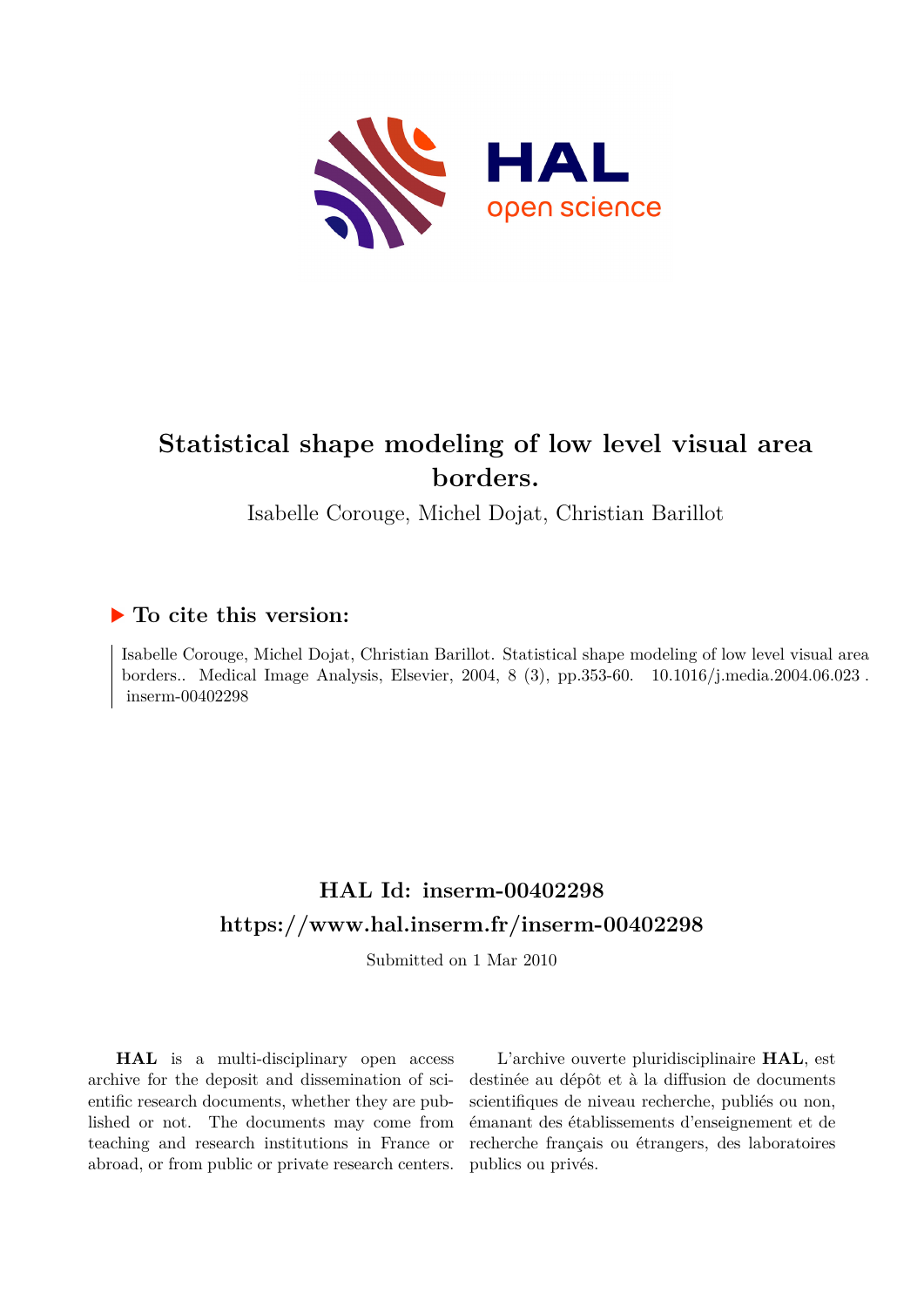

Available online at www.sciencedirect.com



Medical Image Analysis 8 (2004) 353–360



www.elsevier.com/locate/media

# Statistical shape modeling of low level visual area borders

Isabelle Corouge <sup>a,\*</sup>, Michel Dojat <sup>b</sup>, Christian Barillot <sup>a</sup>

<sup>a</sup>Visages Team, IRISA/INRIA-CNRS, Campus de Beaulieu, 35 042 Rennes Cedex, France b UM INSERM-UJF U594, LRC CEA 30V, CHU de Grenoble, Pavillon B, BP 317, 38 043 Grenoble Cedex 09, France

Available online 7 August 2004

## Abstract

This paper proposes a statistical modeling of functional landmarks delimiting low level visual areas which are highly variable across individuals. Low level visual areas are first precisely delineated by fMRI retinotopic mapping which provides detailed information about the correspondence between the visual field and its cortical representation. The model is then built by learning the variability within a given training set. It relies on an appropriate data representation and on the definition of an intrinsic coordinate system common to all visual maps. This allows to build a consistent training set on which a principal component analysis is eventually applied. Our approach constitutes a first step toward a functional landmark-based probabilistic atlas of low level visual areas. 2004 Elsevier B.V. All rights reserved.

Keywords: Neuroimaging probabilistic atlas; Functional landmark; Visual areas; Retinotopy; Statistical modeling

# 1. Introduction

In the context of neuroimaging probabilistic atlases, this paper focuses on the human visual cortex and more precisely on the statistical modeling of functional landmarks delimiting low level visual areas. The number of areas in the visual cortex although estimated to be around 30, as well as their exact role in the distributed processing of visual information, are not consensually determined yet. In this paper, we consider the following low order visual areas: V1, V2, V3, V3A and V4 of which a schematic 2D unfolded map can be found in Fig. 1. As the denomination of these visual areas is still under debate, we adopt the notation presented in (Zeki, 2003), where V4 is ventrally located along the ventral part of V3 in the inferior part of the occipital lobe. Note that ''ventral'', respectively ''dorsal'', qualifies areas located below, respectively above, the calcarine sulcus. We will use suffixes "d" and "v" to designate the dorsal and ventral parts of V1, V2 and V3. In this functional framework, the calcarine sulcus appears to be a significant anatomical landmark. Superior areas, i.e. in parietal zone, are dorsal areas and inferior areas, i.e. in temporal zone, are ventral areas. According to the visual stimulus, the visual information is more likely processed by the ventral or dorsal areas. It is widely but not unanimously admitted that spatial vision (motion and position) is mainly associated to dorsal areas whereas object vision (shape and color) is associated to ventral areas.

The low level visual areas benefit from the retinotopic property: a one-to-one correspondence exists between the retina and its representation on the cortical surface of each of these areas. This forms an homeomorphism between a part of the visual field and the cortical surface within a given area. In other words, a two adjacent points stimulation in the visual field leads to a two neighboring points activation in the cortical surface. Positions in the visual field are usually encoded by eccentricity and polar angle. A null eccentricity, which

<sup>\*</sup> Corresponding author. Present address: Department of Computer Science, CB#3175, Sitterson Hall, Chapel Hill, NC 27599-3175, USA. Tel.: +1-919-966-7631; fax: +1-919 966 4180.

E-mail addresses: [corouge@unc.edu](mailto:corouge@unc.edu ) (I. Corouge), [Michel.Dojat@](mailto:Michel.Dojat@ ) ujf-grenoble.fr (M. Dojat), [Christian.Barillot@irisa.fr](mailto:Christian.Barillot@irisa.fr ) (C. Barillot).

<sup>1361-8415/\$ -</sup> see front matter © 2004 Elsevier B.V. All rights reserved. doi:10.1016/j.media.2004.06.023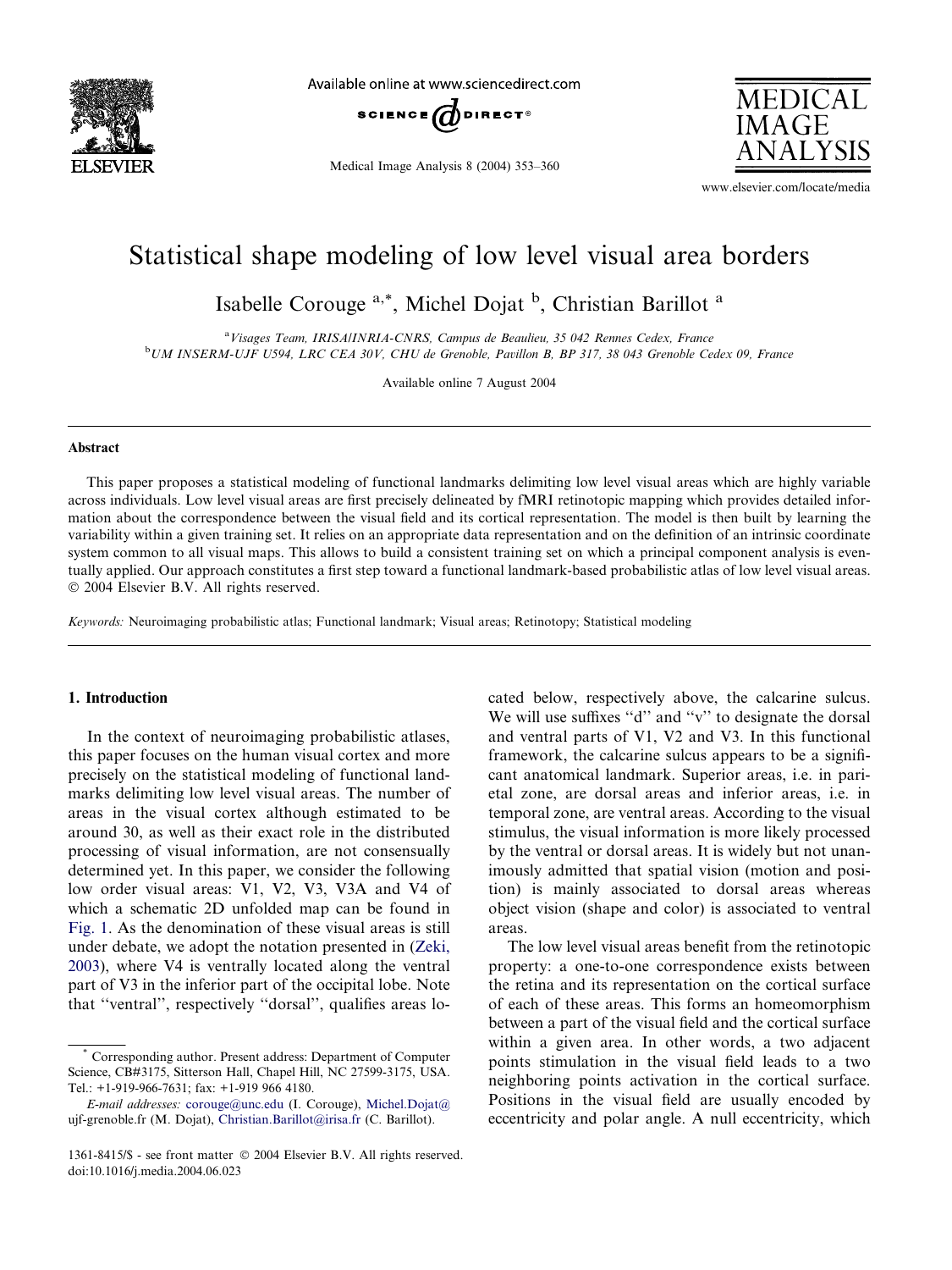

Fig. 1. Schematic representation for the left hemisphere of an unfolded map of the considered visual areas. The coordinate system intrinsic to such a map is superimposed.

corresponds to the center of gaze, is represented at the most posterior primary visual cortex part while representations of increasing eccentricities move toward more anterior parts of the cortical surface. Thus, the fovea, which is a tiny ''stain'' on the retina located very close to the optical axis and responsible for the central vision, is represented near the occipital pole. The upper quadrant of the controlateral hemifield is projected below the calcarine sulcus onto ventral areas whereas the lower quadrant is projected above the calcarine sulcus onto dorsal areas. V1, the primary visual area, receives information directly from the retina via the lateral geniculate nucleus and is located within the calcarine sulcus. The calcarine sulcus fundus is the cortical representation of the horizontal meridian. This latter also projects onto V2d/V3d and V2v/V3v borders. This alternates with the vertical meridian cortical representation located at V1/V2, V3d/V3A and V3v/V4 borders. Thus, the representation of the controlateral hemifield is mirrored between adjacent visual areas.

Retinotopic properties can be exploited to precisely delineate low order visual areas by fMRI retinotopic mapping (Engel et al., 1994; Sereno et al., 1995; Warnking et al., 2002). Locations of these visual areas are highly variable across individuals (Amunts et al., 2000; Hasnain et al., 1998). Prior to any variability analysis, a spatial normalization has to be performed to express all subjects in a common frame. Various frameworks have been proposed. Van Essen et al. (2001) register individual data to a surface-based atlas by a surfacebased fluid warping technique constrained by geographical and/or functional landmarks. Most other approaches perform an inter-subject alignment based only on anatomical information. For instance, Hasnain et al. (1998) globally normalize each individual to the stereotaxic space, the Talairach atlas. Kochunov et al. (2003) propose a high resolution regional registration algorithm, using tissue classification, to remove anatomical differences between subjects by warping them into one reference brain. Besides, various features have been exploited for inter-individual variability analysis. For instance, Amunts et al. (2000) compare volume, extents and position of Brodmann's areas 17 and 18 while Hasnain et al. (1998) compute statistics on center of activations of each considered visual area (obtained by averaging the coordinates for its borders). In this paper, we propose a statistical modeling of the functional landmarks delimiting low level visual areas, i.e., of the low level visual area borders, in order to grasp the high inter-individual variability. We learn the variability within a given population and derive some statistics and shape occurrence probabilities from a statistical analysis, the principal component analysis (PCA). The training is based on a parametric representation of the structures of interest and on the definition of an intrinsic coordinate system for these structures in which instances of the training population can be matched. This model is entirely built upon functional landmarks rather than upon anatomical ones.

In the following section, we describe the visual area delineation process before building the statistical model in Section 3. Experiments and results are presented in Section 4. Finally, in Section 5, we discuss the proposed approach.

# 2. Delineation of low level visual area borders

The complete process to precisely delineate low level visual area borders is described in detail in (Warnking et al., 2002). We briefly recall the principle and the main steps of this process. It relies on retinotopic properties, periodic stimulation and exploits the orientation change of the representation of the local visual field between adjacent areas. It is performed by fMRI retinotopic mapping in three steps: measurements of functional data and 3D analysis, modeling of the cortical surface of interest and effective delineation.

#### 2.1. Measurements of functional data and 3D analysis

The visual stimuli used allow to determine the correspondence between a position in the visual field and its representation onto the cortical surface. Four periodic stimuli are considered: a dilating/contracting ring and clockwise/counter-clockwise rotating wedges as shown in Fig. 2. In low level areas, these stimulations induce a periodic travelling wave whose the phases are function of the position in the visual field. The corresponding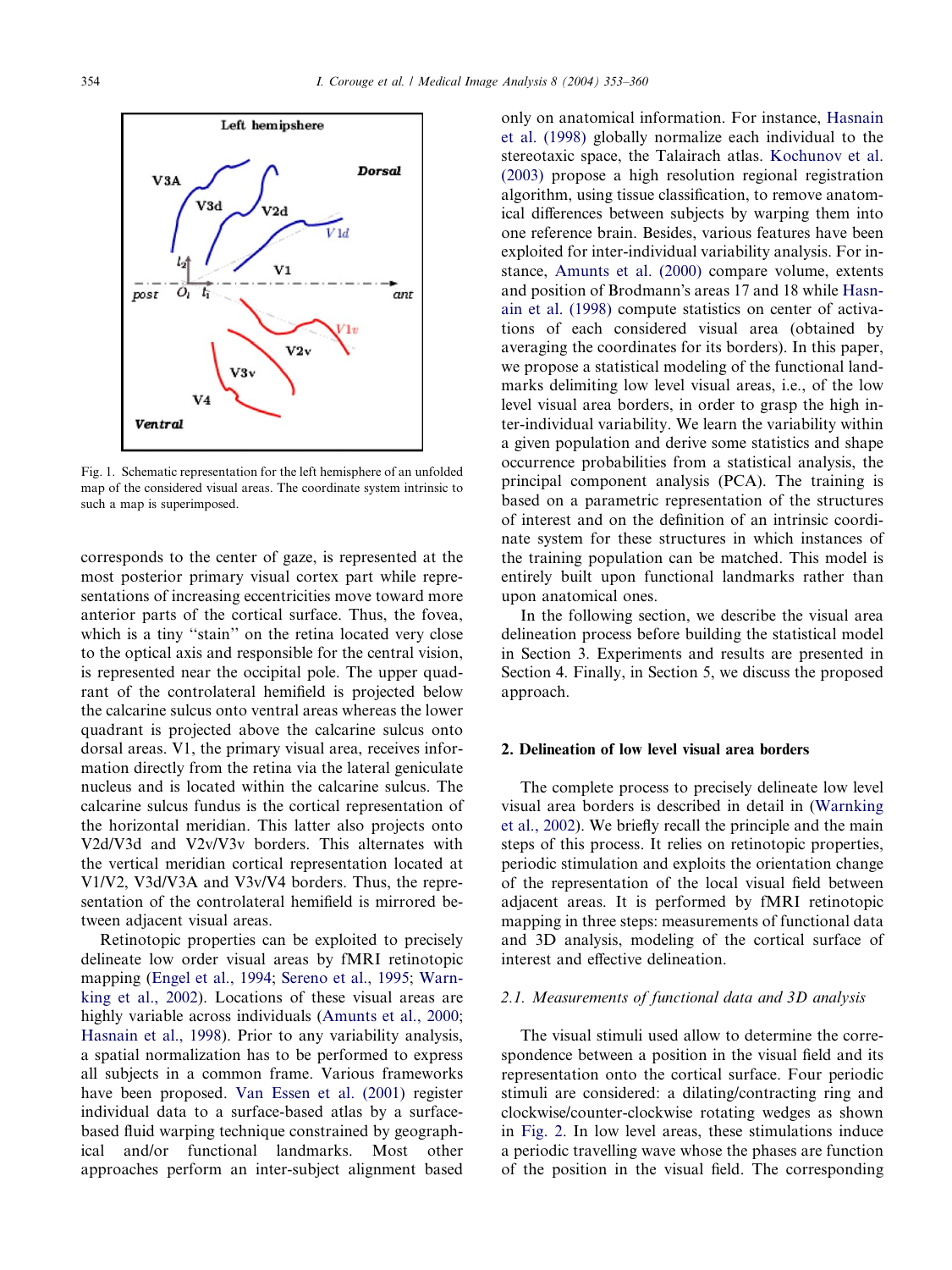

Fig. 2. Visual stimuli. (a) A dilating/contracting ring; (b) clockwise/ counter-clockwise rotating wedges.

periodic BOLD activation is recorded in 3D, a Fourier analysis is performed and then phase-maps are obtained.

# 2.2. Modeling of the cortical surface of interest

In parallel, the center of the grey matter, which is the cortical surface of interest where functional activations are expected, is extracted from a tissue classification procedure followed by a dilatation of the grey matter/white matter interface. Since a bidimensional representation is preferable for visualization purposes, an unfolding algorithm (Guérin-Dugué et al., 2000) is applied to flatten the cortical surface, this one being restricted to the visual cortex area of interest. This algorithm enables to visualize the whole surface while resorting to no cuts and so preserves the original connectivity.

#### 2.3. Delineation of visual areas

A surface representation of the cortical response can now be obtained. Voxels are projected on the unfolded cortex map and projections are interpolated by a Gaussian smoothing. A measure called ''local visual field ratio'' (VFR) is eventually computed to perform delineation (Sereno et al., 1994):

$$
VFR = \frac{\partial(\phi_r, \phi_a)}{\partial(u, v)},
$$
\n(1)

where  $(\phi_r, \phi_\alpha)$  are the phases of observed responses corresponding to eccentricity r and polar angle  $\alpha$  of the visual field, the cortical surface being parameterized by  $(u, v)$ . The sign of VFR has a very precise interpretation: its change indicates a change in the orientation of the representation of the visual field. Therefore, visual area borders correspond to zero level of VFR. Besides, an uncertainty concerning the delineated lines can be estimated by the area having VFR values close to 0.

Fig. 3 shows two examples of such delineated maps. The fMRI data used in these experiments has been acquired in PRESTO 3D sequences and their spatial resolution is  $3 \times 3 \times 4$  mm<sup>3</sup>. Three high resolution (about 1) mm<sup>3</sup>) anatomical MR data sets have been acquired per subject and averaged in order to increase contrast.



Fig. 3. Examples of unfolded retinotopic 2D maps showing VFR sign (color) and visual area borders (black lines) for the (a) left and (b) right hemispheres of one subject.

A good reproducibility of the delineation method has been demonstrated in (Warnking et al., 2002).

#### 3. Statistical modeling of low level visual area borders

We propose now a statistical model of a delineated map, i.e., of the set of the six borders V1d/V2d, V1v/ V2v, V2d/V3d, V2v/V3v, V3d/V3A and V3v/V4. Our model is based on a training of the variability within a given population and is finally obtained by a wellknown multidimensional data analysis, the principal component analysis (PCA). The building of the training population first requires the definition of a data representation and second a matching scheme of these data. We assume relevant to establish a dense point to point correspondence between the set of maps and to derive theses correspondences from a parametric data representation once the population is aligned on a common coordinate system which has to be defined. In summary, building the training set consists in providing the data with a parametric representation, to sample this representation such that each of the six borders has the same number of sample points across the training set and to register this population on a common coordinate system in which lines will be matched point to point.

#### 3.1. Data parameterization and resampling

The delineation method produces visual area borders of interest as 2D open lines described by a set of sampling points. On account of the natural variability as well as of the extraction process, these lines show variable shapes either more straight and broken, or more curved and smooth. Moreover, the initial sampling is irregular: sample points on the curve are not equidistant, some curve pieces are over-sampled like straight parts for example and interruptions can be observed. However, these latter ones are not functionally significant. We have chosen to use cubic B-spline curves to fit the initial data. This choice is indeed well adapted to model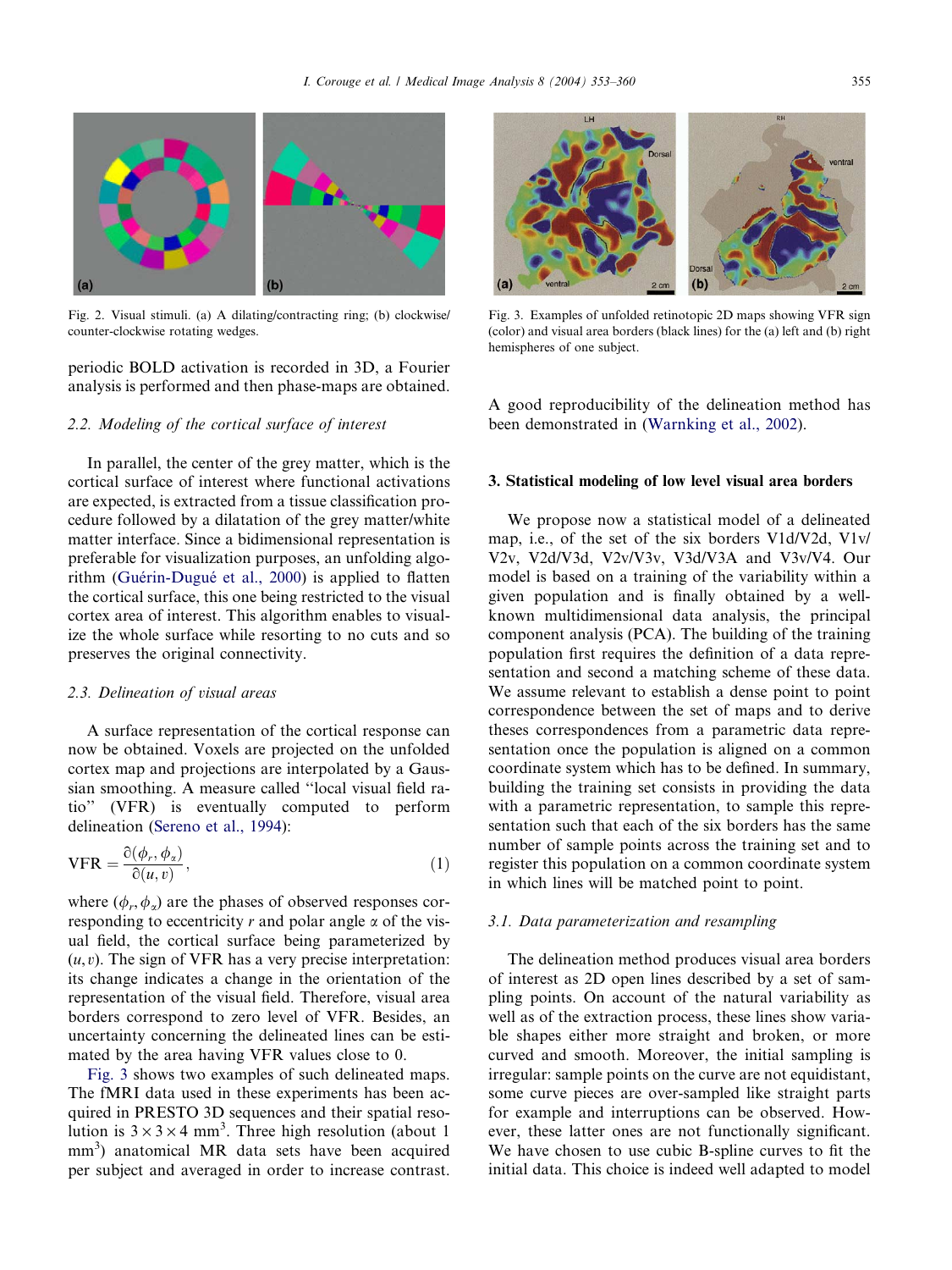a wide range of different curves, to resample the data with the guaranty of a regular sampling, to interpolate missing data and so to handle interruptions.

Let *nbp* be the initial number of sample points of a given border c. A set of nbc control points is first generated, from which it is then possible to generate a new set of  $nbp^r$  points which regularly sample the border c. For each line, the number of sampled points,  $nbp_{l,l=1,\dots,6}^{r}$ , is chosen such that each border is provided with a satisfactory representation across all the subjects. If borders are initially represented with a similar initial number of sampled points, then each border is oversampled on the most sampled instance. Otherwise, initially over-sampled borders are sub-sampled with  $nbp'$ performing a compromise of the number of sampled points of this border over the set of subjects. The choice of  $nbp^r$  never leads to an effective sub-sampling of the initial border.

Each of the six borders of interest is thus represented by a set of  $nbp_{l,l=1,\dots,6}^r$  points sampled on a cubic B-spline curve. Such a border can also be advantageously represented by the set of the  $nbc_{l,l=1,\dots,6}^r$  control points associated with these new sampled points. This latter representation will be exploited in the statistical analysis step.

#### 3.2. Matching

The alignment of the training set is based on the definition of an intrinsic coordinate system that we consider to be common to all instances in the training set. Let  $\mathcal{R}_1(O_1, I_1, I_2)$  be this intrinsic coordinate system.  $\mathcal{R}_1$  is determined for each instance in a geometric way only from V1 borders, i.e., from lines V1d/V2d and V1v/ V2v. V1 indeed appears as a central location to define an intrinsic coordinate system. Functionally, V1 plays a crucial role in primate vision. Most information first reaches V1 before spreading through the vast visual area network. Based on various techniques (Tootell et al., 1998), V1 is well anatomically defined; it is located within the calcarine sulcus, extending over its depth and lips. Moreover, with our functional retinotopic mapping technique, the fMRI signal to noise ratio is high in this area allowing a robust delineation of V1 borders.

The x-axis is defined as the bissectrice of the axes of inertia of V1d/V2d and V1v/V2v and follows the postero-anterior direction. It is functionally and anatomically significant. Functionally, this axis is close to the projection of the horizontal meridian, located in the middle of V1 at the frontier V1d/V1v, and roughly separates dorsal and ventral areas. Anatomically, it is close to the calcarine sulcus fundus (this sulcus is not segmented yet from the available data) (Tootell et al., 1998; Wandell, 1995). Axis  $y$  is defined orthogonal to x-axis and is directed towards dorsal, respectively ventral, areas for the left, respectively right, hemisphere.

The origin of  $\mathcal{R}_l$  is defined as the intersection of the inertia axes of V1d/V2d and V1v/V2v. Fig. 1 illustrates a schematic unfolded map with the six delineated borders and the intrinsic coordinate system for the left hemisphere.

The training population is then aligned on  $\mathcal{R}_l$  by a change of basis from the intrinsic coordinate system to the original coordinate system of each subject  $\mathcal{R}(O, i_1, i_2)$ . This can be expressed by the rigid transformation, i.e., a rotation and a translation, matrix M. In homogeneous coordinates,

$$
\mathbf{M} = \begin{pmatrix} \mathbf{R}^{t} & -\mathbf{R}^{t} \mathbf{t} \\ 0 & 0 & 1 \end{pmatrix}, \text{ where } \mathbf{R} = \begin{pmatrix} l_{1_{x}} & -l_{1_{y}} \\ l_{1_{y}} & l_{1_{x}} \end{pmatrix} \text{ and } \mathbf{t} = \overrightarrow{OO_{l}}.
$$
\n(2)

For each subject, this rigid transformation is computed and applied to every point of each line. Retinotopic maps of all subjects are aligned by rigid transformation on a coordinate system intrinsic to their structure. Once all the maps are expressed in  $\mathcal{R}_l$ , the matching consists in pairing control points having the same curvilinear abscissae. For instance, this matching scheme leads to appariate curves end points.

#### 3.3. Statistical analysis

Let  $\mathscr P$  be the training population made up of N observations of maps  $\mathbf{x}_{i, i=1,..., N}$  resampled and registered as described above. Any map x is represented by the control points vector of the splines representing each of the six borders of interest:

$$
\mathbf{x} = (x_0^1, y_0^1, \dots, x_{nbc_1^r-1}^1, y_{nbc_1^r-1}^1, \dots, x_0^6, y_0^6, \dots, x_{nbc_6^r-1}^6, y_{nbc_6^r-1}^6)^{\dagger},
$$
\n(3)

where  $(x_i^l, y_i^l)$  are the *nbc<sup>r</sup>* control points of the *l*th line of the map  $(l = 1, ..., 6)$ .

We perform on  $\mathscr P$  a principal component analysis. This analysis characterizes the variations within a given training population and extracts the principal modes of deformation relative to the mean map. Briefly, PCA consists in expressing the observations in a new basis, also orthogonal, with mean map  $\bar{x}$  as an origin and eigenvectors or modes of the observations covariance matrix C as axes. An approximation of these observations can be obtained by truncating a certain number of modes. The reconstructed observation is then written as  $\mathbf{x} = \bar{\mathbf{x}} + \Phi_m \mathbf{b}_m$ , where *m* is the number of retained modes,  $\Phi_m$  the truncated modes matrix and  **the** *m***-dimensional vector representing** the original observation in the truncated modal basis. Reconstruction quality can be measured by

$$
\tau = \sum_{i=1}^{m} \lambda_i / \lambda_{\rm T},\tag{4}
$$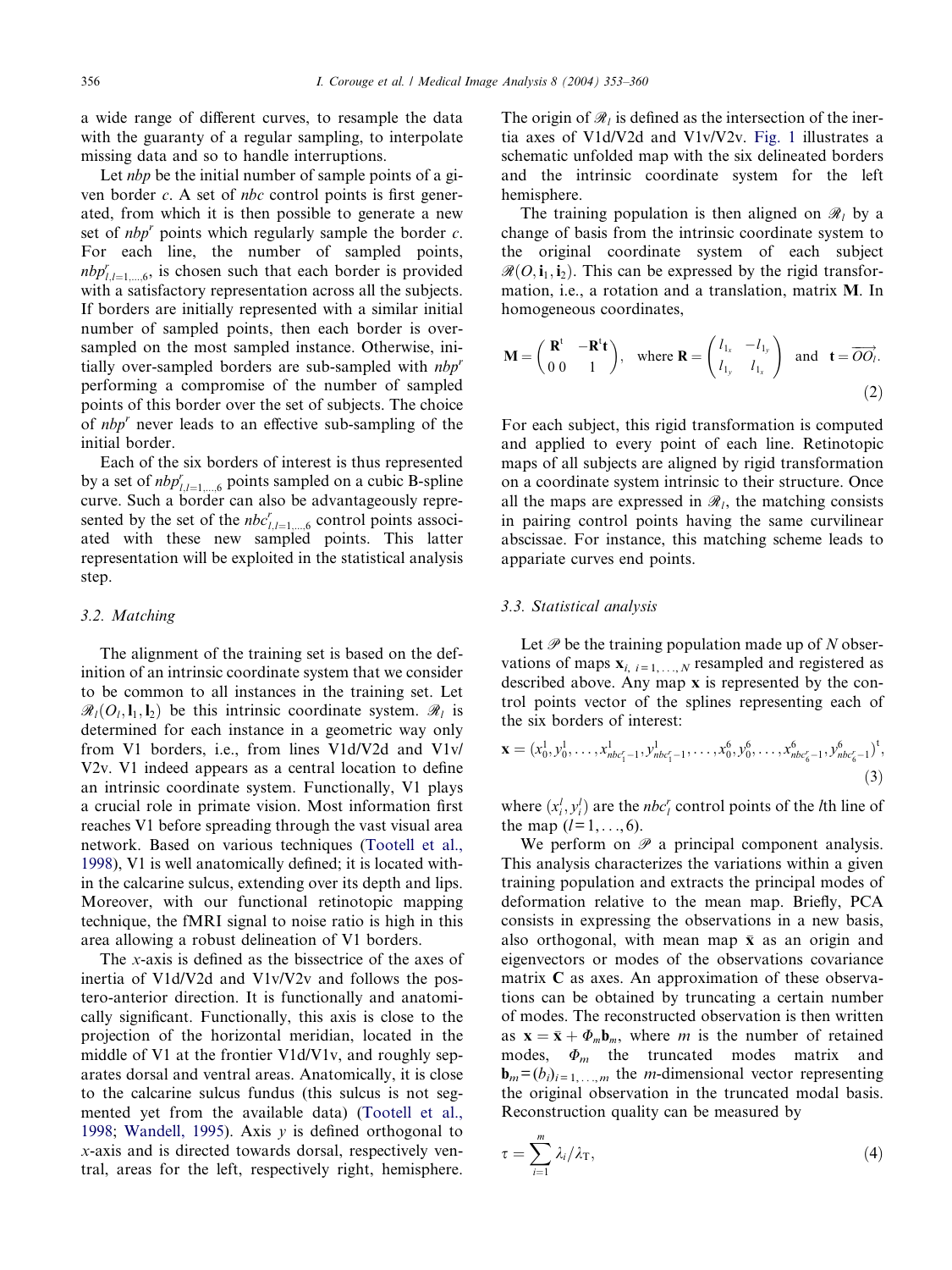where  $\lambda_i$  is the *i*th eigenvalue, in decreasing order, of matrix C and corresponds to the variance explained by the *i*th mode, and where  $\lambda_T$  is the total variance.

Under the assumption that the distribution of the elements of  $\mathscr P$  is Gaussian, the variation of  $b_{i,i=1,\dots,m}$  in an interval such as  $[-3\sqrt{\lambda_i}, 3\sqrt{\lambda_i}]$  provides an indication of the variability of the studied object class. This indication is all the more reliable and realistic as the training set contains a sufficient number of representative instances.

# 4. Experiments and results

Experiments have been led on an 8 subjects database made up of 4 females and 4 males,  $36 \pm 10$  years old, with normal vision. Since the extraction of the V3v/V4 right border has failed for one subject, only 7 subjects have been used for the right hemisphere.

## 4.1. Data parameterization and resampling

Each border has been parameterized and resampled as described in Section 3.1. The number nbc of control points computed from the nbp original sampled points has been fixed empirically such that  $\eta_{bc} = \eta_{b}$  /2. In theory, data representation is all the more fine as the ratio nbc/nbp is close to 1. In practise, due to the non-uniformity of the initial curve sampling, a ratio equal to 2 has appeared sufficient. Fig. 4 shows some examples of resampled curves with initial curves superimposed. It indicates a very good conservation of the global original shape and of its position. In order to quantify the error induced by resampling, we have computed the Hausdorff distance between resampled lines and initial lines, for each border and each subject. Given two sets of points  $S_1$  and  $S_2$ , the Hausdorff distance H is defined as

$$
H(S_1, S_2) = \max(h(S_1, S_2), h(S_2, S_1)),
$$
  
with  $h(S_1, S_2) = \max_{s_1 \in S_1} \min_{s_2 \in S_2} ||s_1 - s_2||,$  (5)

 $h(S_1, S_2)$  is the directed Hausdorff distance from  $S_1$  to  $S_2$ ,  $\|\cdot\|$  being the Euclidean norm. The Hausdorff distance measures the distance from the point in  $S_1$  the furthest to the point set  $S_2$  and vice versa. Hence, it is sensitive to a large error and provides somehow the maximal error resampling. The average of this distance over the set of subjects as well as its standard deviation are presented



Fig. 4. Resampling. (a) and (b) Examples of individual resampled maps for (a) left hemipshere and (b) right hemisphere. Blue dots are the initial sampled points while red lines are resampled borders. (c) and (d) Zoom on two individual particular borders: V1v/V2v in the left hemisphere and V3v/V4 in the right hemisphere.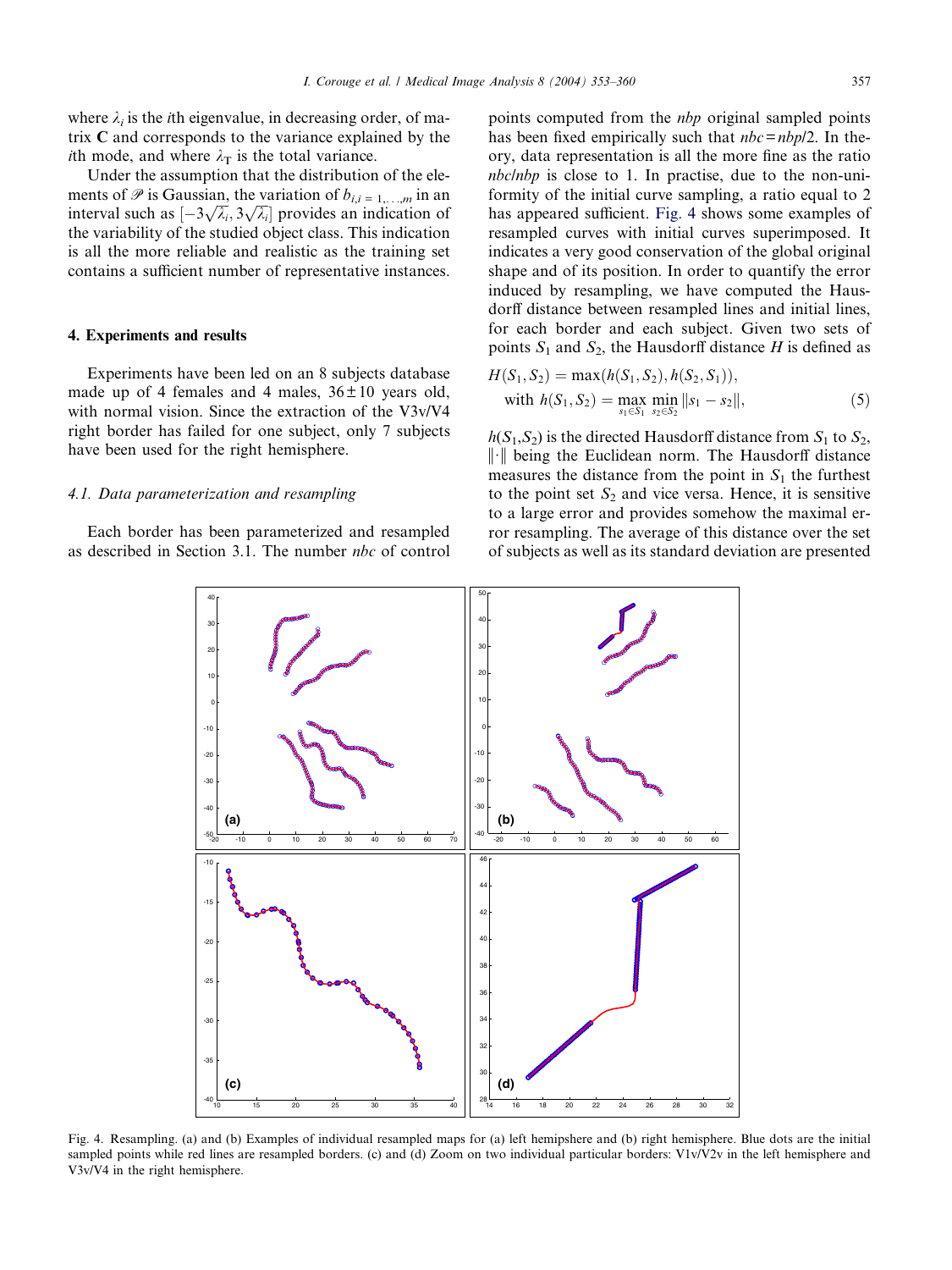

Fig. 5. Training populations corresponding to left and right hemispheres. They are locally registered in the intrinsic coordinate system. V1d/V2d is represented in blue, V1v/V2v in cyan, V2d/V3d in red, V2v/V3v in magenta, V3d/V3A in green and V3v/V4 in yellow.

in Table 1. The error is weak and stable over the database.

#### 4.2. Alignment

Fig. 5 shows the borders locally registered onto the intrinsic coordinate system for both hemispheres. We can observe a relatively important variability within these populations, in particular as the position is concerned. This variability increases when moving away from V1. Note that the precision on the phase measurement, at the basis of the delineation, is directly linked to the signal to noise ratio (SNR), which decreases when moving away from V1.



Fig. 6. For both hemispheres, variations according to the first mode around the mean map (black lines):  $-2\sqrt{\lambda_1} \leq b_1 \leq +2\sqrt{\lambda_1}$ . V1d/V2d is represented in blue, V1v/V2v in cyan, V2d/V3d in red, V2v/V3v in magenta, V3d/V3A in green and V3v/V4 in yellow.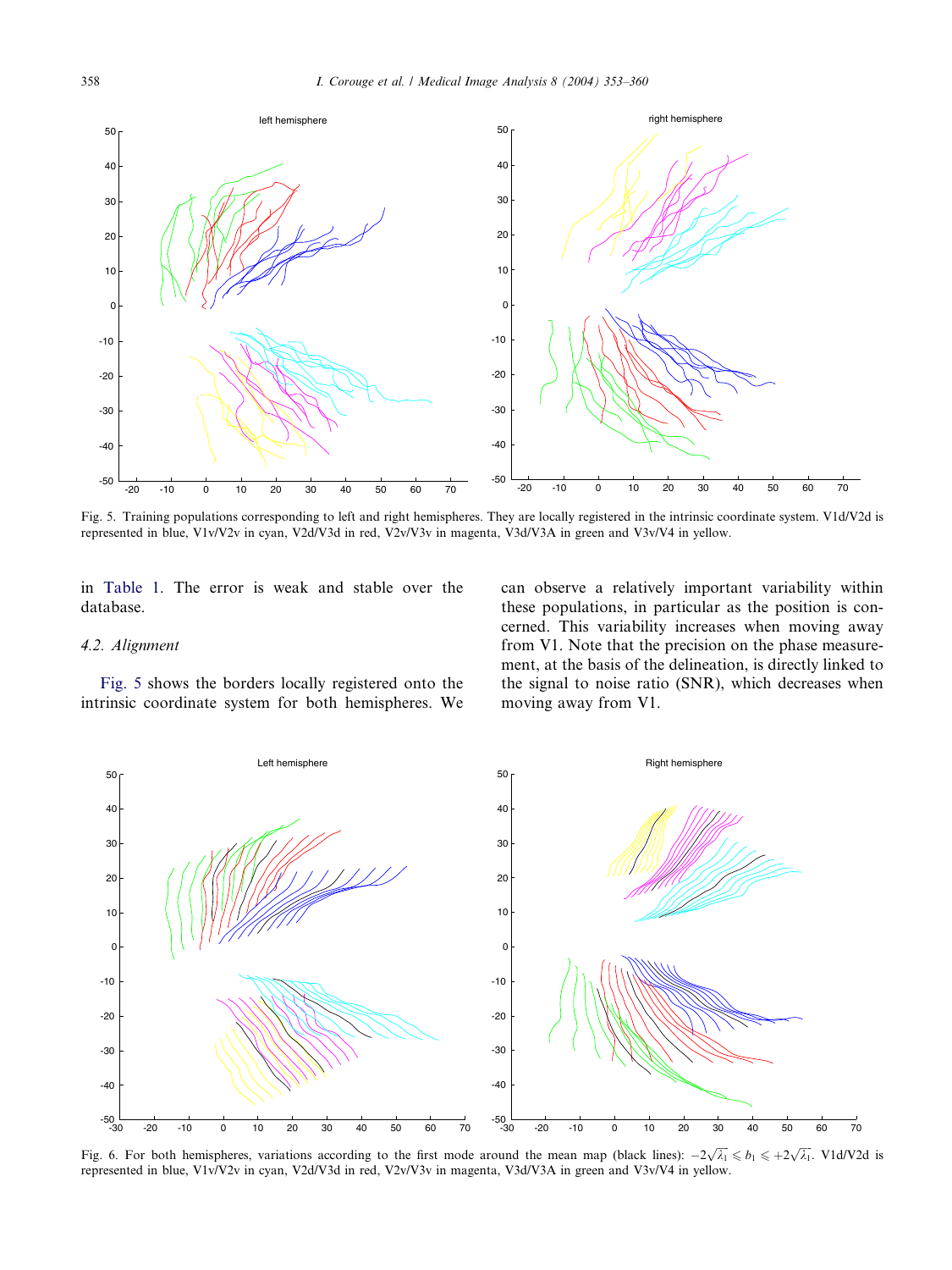Table 1

For each border and each hemisphere, average and standard deviation in mm over all the subjects of the Hausdorff distance between initial lines and resampled lines

| Borders | Left hemisphere   | Right hemisphere  |
|---------|-------------------|-------------------|
| V1d/V2d | $0.562 \pm 0.009$ | $0.561 \pm 0.004$ |
| V1v/V2v | $0.603 \pm 0.010$ | $0.770 \pm 0.073$ |
| V2d/V3d | $0.620 \pm 0.019$ | $0.571 \pm 0.005$ |
| V2v/V3v | $0.612 \pm 0.026$ | $0.573 \pm 0.019$ |
| V3d/V3A | $0.480 \pm 0.020$ | $0.586 \pm 0.011$ |
| V3v/V4  | $0.522 \pm 0.016$ | $0.587 \pm 0.100$ |

Table 2

Percentage,  $\tau_p$ , of cumulative variance according to the number of modes retained for left and right hemisphere;  $\tau_p = \sum_{i=1}^m \lambda_i / \lambda_{\text{T}} \times 100$ 

| Modes          | Left hemisphere | Right hemisphere |
|----------------|-----------------|------------------|
|                | 70.2            | 60.0             |
| $\overline{2}$ | 84.1            | 82.6             |
| 3              | 89.8            | 90.0             |
| $\overline{4}$ | 94.2            | 95.1             |
| 5              | 96.7            | 98.6             |
| 6              | 98.8            | 100              |
|                | 100             | 100              |

#### 4.3. Statistical analysis

The statistical analysis has been applied on the control points of the splines defining the borders previously resampled and registered. The number of control points,  $nbc_i^r$ , has been fixed such that  $nbc_i^r/nbp_i^r = 4$ . This choice induces an observation vector with 90 points and so 180 variables. It produces a fine representation of the lines to model while avoiding a huge dimensionality in regards to the cardinal of the training population. Table 2 exhibits the percentage of cumulative variance for each hemisphere according to the number of modes retained.

The first mode strongly predominates. Fig. 6 shows the variations around the mean map along the first mode. We observe a border variability both in shape and position. However, position variability appears as the most important. We also note that borders appear less variable on the ventral side of the right hemisphere. These results, although interesting, should be interpreted in regards to the cardinal of the training population. In this restricted experimental framework, their scope is limited.

#### 5. Discussion and perspectives

We have proposed an approach to statistically model functional borders delimiting low order visual areas. The parameterization we proposed is adapted to the data to be treated. However, further experiments could help to determine optimal parameters in particular concerning the number of sampled points to use in the resampling stage and the number of control points to use in the statistical analysis stage. The definition of the intrinsic coordinate system has been constrained by presently available information. It could benefit from more anatomical and functional information. In particular, it would be interesting to effectively use the calcarine sulcus as a landmark. The calcarine's segmentation is far from being a trivial task and is currently work in progress. The origin, determined upon a geometric criterion, could also benefit from more functional information. For instance, it could be extracted from an area (measurements are marred with uncertainty and depend on SNR) responding to some predefined eccentricity and polarity. The use of the fovea representation on the cortical surface could also be investigated. Although this representation is not punctual, it could serve as a basis to define the origin. The matching process depends on the extraction technique, on the parameterization and on the definition of the intrinsic coordinate system. If the extraction partially failed such that some borders are more or less truncated, this matching is not adequate anymore and introduces a bias in the model. In order to handle non-systematic missing data, two ways could be explored: improving the robustness of the extraction or using a baseddistance matching, nevertheless relevance of this latter cannot be systematically guaranteed. As mentioned before, our experimental framework is quite limited and an enlargement of our data set is desirable for a complete validation of such a modeling. It is largely demonstrated that functional borders and anatomical structures such as sulci are highly variable among individuals namely in function of age and sex. For instance, the location, size and shape of V1 and of the calcarine sulcus are significantly variable between subjects. Accordingly, the results we report on a small sample size (8 subjects) should not be directly generalized to a larger population. More experimental investigations are required for this purpose. Besides, our experimentation was concerned with retinotopic maps obtained at 1.5 T. The use of an higher magnetic field, typically 3 T, will allow us to improve the precision of the phase maps and thus the quality of our model.

In spite of the above limitations, the proposed method opens perspectives of real interest. It can be used in a given population (1) to study retinotopic area variations, (2) to realign functional scans based on functional visual landmarks or even on anatomical ones, e.g. calcarine sulcus, (3) to map inter-subject functional data onto the mean subject (Corouge et al., 2003) and finally (4) to build a functional and anatomical probabilistic atlas of retinotopic areas for a given population (Van Essen et al., 2001). Such an atlas could namely be exploited in mapping subjects for which functional